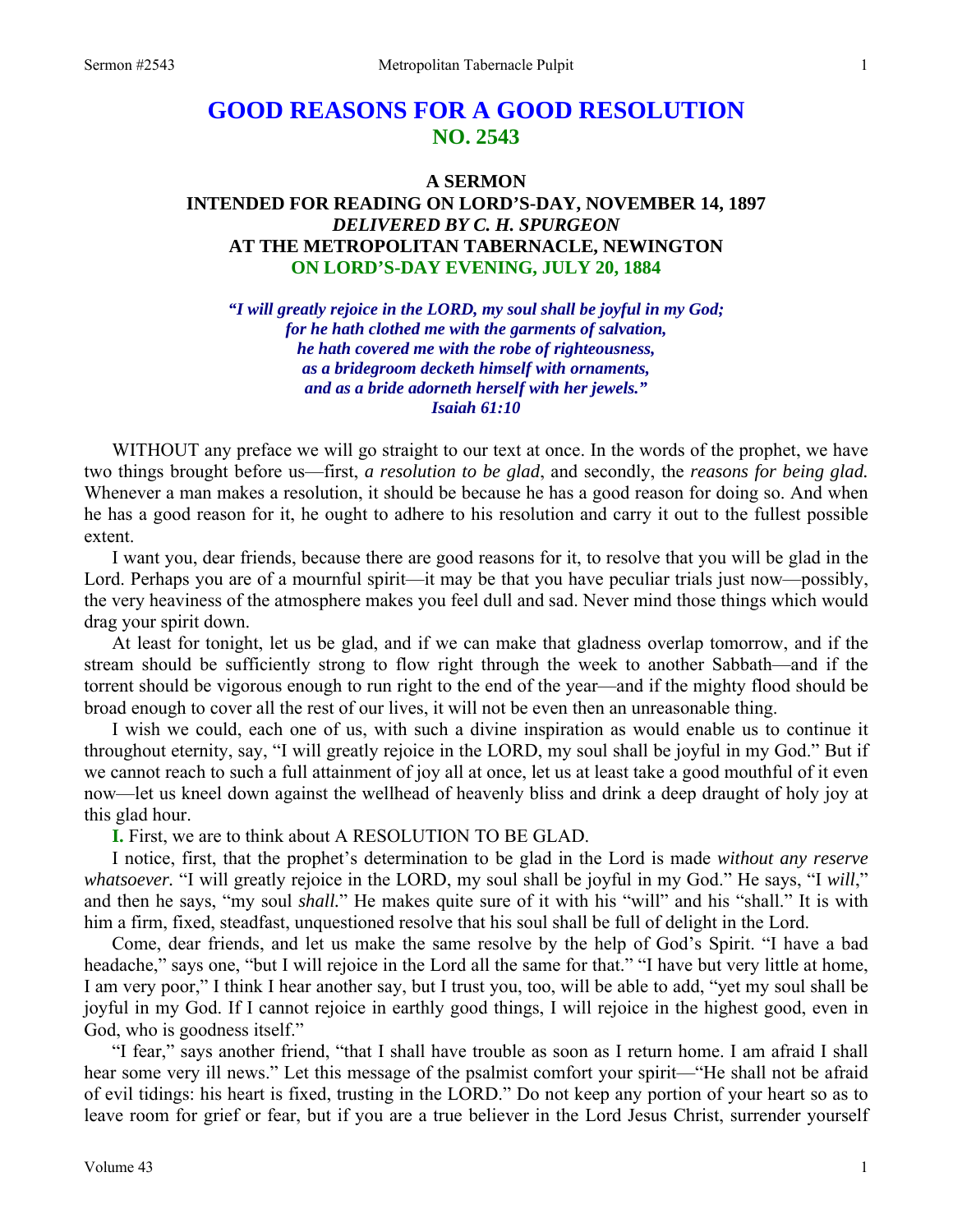completely to the highest form of enjoyment, and say here and now, "I will greatly rejoice in the LORD, my soul shall be joyful in my God."

 Whilst the prophet's resolution is wisely unreserved, notice how *hearty* it is. He says not merely, "I will rejoice in the LORD"—he is not going to be content with a cup full of joy, he means to have a well full of it. So he says, "I will *greatly* rejoice in the LORD." The Lord is such a great God that if we rejoice in Him at all, we ought greatly to rejoice in Him.

 Little sources of blessing may well produce little joy, but when we think of the great goodness of the great God to such great sinners as we have been, each one of us who has been greatly pardoned through the great sacrifice of Jesus may well say, "I will greatly rejoice in the LORD."

 Then the prophet adds, "My soul shall be joyful in my God." "My very soul, my truest and best self, shall be joyful in my God. Not my lips alone, or the jubilant psalms which I shall sing, but my very soul shall be joyful in my God. I will sing as much as I can, but what I cannot sing, my soul shall feel. There shall be great waves of expressed joy, but there shall be vast unstirred deeps of heavenly calm within my innermost nature—'My soul shall be joyful in my God.'"

 We have sometimes seen people joyful just as far as the surface of their face. They tried to look glad, but underneath the smiling countenance there lurked a cruel grief. Have I not seen sparkling eyes which could not help betraying the inward fires of sorrow that burned in the heart's inmost depths? Have I not heard men sing when their singing was almost a mockery, for had they expressed themselves as they felt, they would have groaned rather than have sung? But O my God, there shall be with me no mere semblance of joy, no feigning praise, no misrepresentation of the real feeling of my heart—"my soul shall be joyful in my God."

 I invite you, dear Christian friends—and I pray the Holy Spirit, the Comforter, to enable you—to be as full of holy joy as ever you can be, for there is good reason for it and no harm can come of it. It is perfectly safe to take the deepest possible draughts of spiritual joy—this is a wine whereof a man may drink to the full, but he shall never be intoxicated.

 You may be so enamored of earthly things as to perish through that love, but if you are so enraptured with your Lord that you find your whole delight in Him, you cannot possibly go to an excess in that direction. I am sure some of you have tried to sing the bass notes long enough—I want to get you to run up the scale till you reach the very highest notes that can be sung on earth.

 You have sat down and groaned together in uncomfortable misery quite long enough. Now rouse yourselves from your sadness, shake off the dust of discontentment and sorrow, and let us sing together unto God, our exceeding joy, in whom there are fathomless depths of infinite delight.

 So we have seen that this resolution to be glad is unreserved and very hearty—all the more hearty because it is double. "I will greatly rejoice," says the prophet, and then he adds, "my soul shall be joyful." You may say the same, dear friend—"I will be glad, and then I will be glad again. I will joy, and then I will rejoice. I will have a duplicate of it. I will repeat my delights and heap them up one upon another, as though by this Pelion on Ossa I should climb to the very heavens and sit down in the full joy of my God." Oh, what a blessing it will be if many of you are helped to do this even now—and to continue doing it!

 Further, notice that this unreserved and hearty resolution is *altogether spiritual.* "I will greatly rejoice *in the LORD,* my soul shall be joyful in *my God.*" Joy in the creature must necessarily be limited, for the creature is limited. Joy in the creature may be harmful, for the creature may beguile you and allure you away from the Creator. Joy in yourself is a fiction—there can be no true satisfaction in it. Joy even in the work of God in your soul may sometimes be questionable, for you may not be sure that it is God's work in which you are rejoicing.

 But when you can say, "I will greatly rejoice in the LORD, my soul shall be joyful in my God," you have a subject for joy and an object of joy higher than I can ever describe. I thought, last night, as I turned this text over, the best thing that ever could have happened for me is that God is what He is. I could not wish Him to be other than He is—not even when He frowns upon me.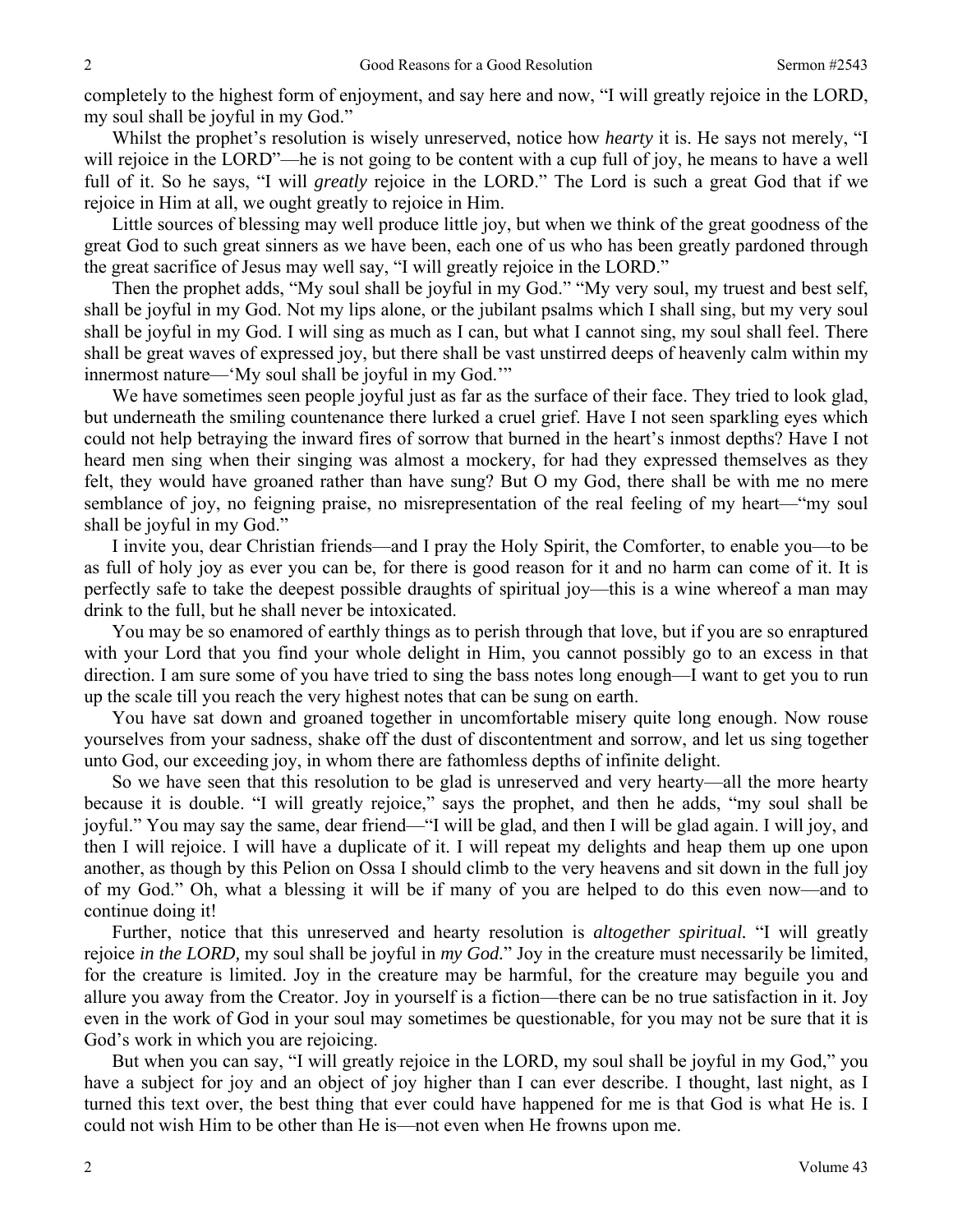Blessed be His name, He never frowns upon His children except in love. He never smites them except in greater mercy than He could show by not striking them. He is altogether the best conceivable God. Ay, He is inconceivably, unutterably, boundlessly good—let His name be praised and magnified forever.

 You may say to yourself, "I am a great many things that I ought not to be, but I have my God, and He is my Father and I am His child. And though He made the heavens and the earth, yet He loves me with an everlasting love, and He has set the whole of His heart's affection upon me. Even worthless me, He loves with all the infinity of His divine nature."

 O friends, the thought of God should bring to our souls incessant pleasure! Think of any one person of the blessed Trinity in Unity—think of the Father and then see how you ought to rejoice that He is *your* Father, and *such* a Father.

 Then think of the Son of God, our Lord and Savior, Jesus Christ. His very name is honey in the mouth, and music in the ear, and light in the life, and heaven upon earth. Then think of the Holy Spirit, that divine person who deigns to take upon Himself the office of Comforter, that we may not know a sorrow which shall not be assuaged, that we may not bear a burden out of which He will not take all the heaviness and woe. Blessed Father, blessed Son, and blessed Holy Ghost, blessed be the Triune God forever and ever! "I will greatly rejoice in the LORD, my soul shall be joyful in my God." This joy in the Lord is all spiritual and in that kind of rejoicing you can never run to excess.

 Let me drop into your mouth this piece of heavenly sweetmeat—"The Father himself loveth you." Try to get the flavor of that precious Word, "*loveth* you." I have often said that if God is kind to you, it is a great thing. If God thinks of you, that is a great thing. If God blesses you, that is a great thing. But if He *loves* you—ah! that is an almost unspeakable honor and joy, yet it is true.

 You knew once what it was to be loved by an affectionate mother, you know now what it is to love your child. But God loves you in a more intense way even than that, for all the loves of men and women are but the spray of the great ocean of His everlasting love. "Oh, but!" say you, "there are so many for God to love." That is true, yet He loves you as much as if there were no other person in the whole universe, as if you stood alone with the eye of JEHOVAH fixed upon you and the whole heart of JEHOVAH wrapping you round about in its divine folds of affection.

 "The Father himself loveth you*.*" May the Holy Spirit teach you to draw the sweetness of those words into your soul! "The Father himself loveth you." Yea, more, if He loves you now, He always did love you. He has loved you with an everlasting love—loved you ere yonder stars began to let their light shine down among the sons of men. Before He had fixed the universe upon the huge pillars of His almighty power, He loved you and your names were graven upon the palms of His hands, yea, upon His heart. And He will love you when this great earth and sun and moon and stars shall have passed away. As a moment's foam dissolves into the wave that bears it and is lost forever, so shall the material creation pass away—but God shall still love you even as He loves His only-begotten Son, forever and forever.

 Please observe also that the prophet's resolution related to *immediate* joy, though there is also a future meaning in his words. "I *will* greatly rejoice in the LORD," expresses a present determination as well as a resolve concerning the future. I hope greatly to rejoice in God if I should live to be greyheaded, and to be bent double with infirmities. But I *will* greatly rejoice in the Lord at this moment.

 It is true that you or I may lie upon a bed of sickness, and draw near to the gates of death, and I trust that, even then, we shall greatly rejoice in the Lord and be joyful in our God. But our text really means that, even now, we will be glad in Him. Come, dear friends, let us each one say, "I will now, at this very moment, greatly rejoice in the Lord, my soul shall be joyful in my God. Away, you cares, be gone from me, for He cares for me. Away all thoughts of sin, for Christ has cast my sins behind His back into the depths of the sea. Away all fear of the future, for my times are in His hand. Away all murmuring, all complaining at the providence of God—my soul cries, 'Thy will be done, O Lord! Not as I will, but as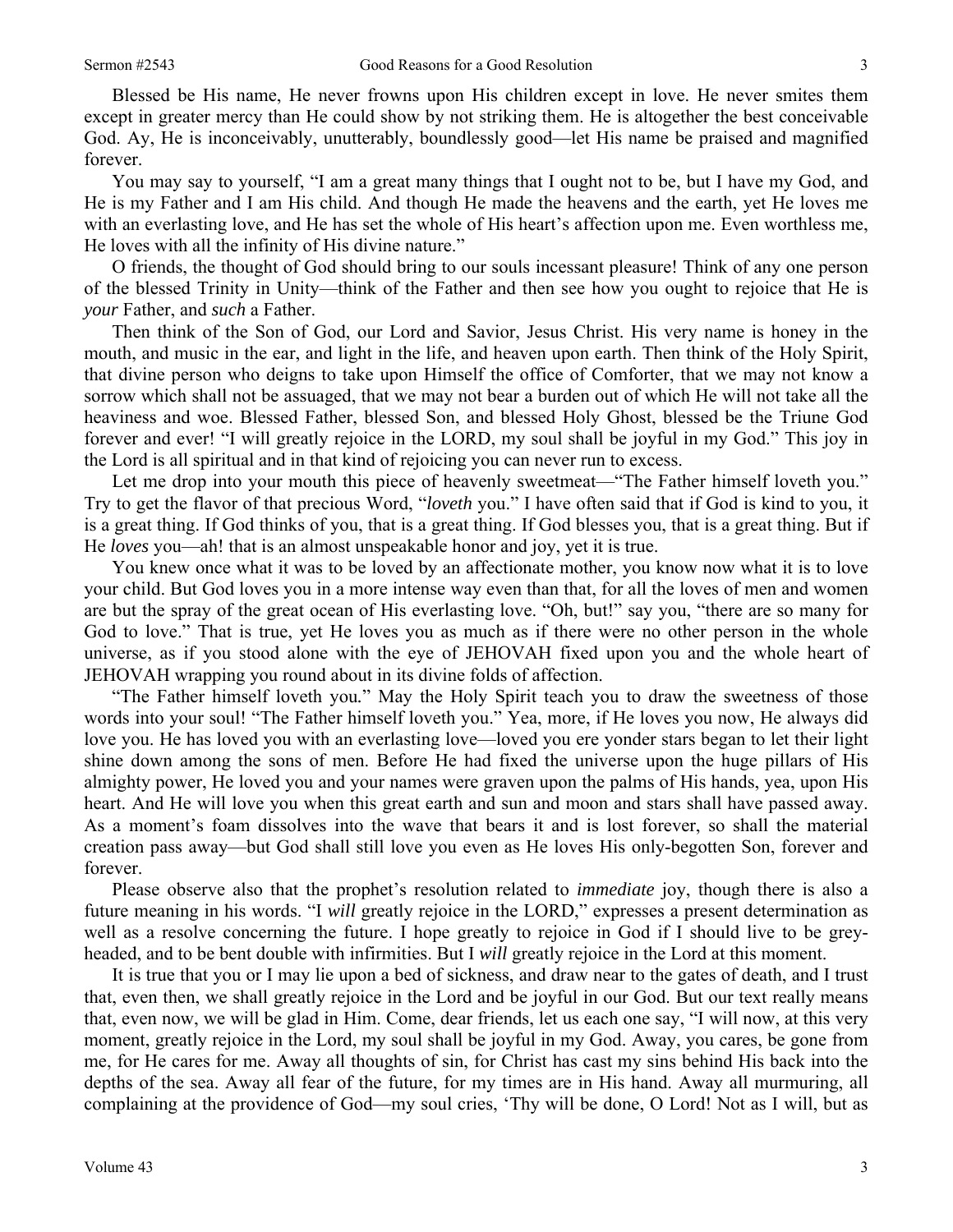You will.'" When you reach that point, you may well say, "Now will I greatly rejoice in the LORD, my soul shall be joyful in my God."

 I think if I stopped now, and said nothing more, you might say to me, "You have given us reasons enough to make us full of joy and to cause each one of us gladly to cry, "I will greatly rejoice in the LORD, my soul shall be joyful in my God."

**II.** But now, in the second place, I am going to give you, from the text, other GOOD REASONS FOR BEING GLAD.

 The first is found in the *divine clothing* here mentioned—"He hath clothed me with the garments of salvation." Did you ever behold your soul naked to its shame in the sight of the all-seeing JEHOVAH? Did you ever try to hide yourself from God because you were under a deep sense of sin? And did you hear His penetrating voice calling you, as He called Adam in the garden, "Where art thou? Where art thou? Where art thou?"

 Did you stay away from divine service and did you still hear in your soul the Lord's question, "Where art thou?" Did you try to bury yourself in your business, so as to forget that urgent inquiry, and did it still ring in your ears, "Where art thou?" Did you rush off to some place of amusement and try amid worldly companions to forget yourself and your God, and did the voice still follow you, ever calling, "Where art thou? Where art thou?"

 And were you obliged, at last, to stand shivering before the Lord, without a rag to cover you, your fig leaves all withered with a glance of His eye of fire, and did He then cover you with the garments of salvation? Oh, then you knew the meaning of my text, when you were no longer ashamed, for you were covered with the robe of Christ's righteousness, you were clothed with the garments of salvation and you could say, "I will greatly rejoice in the LORD, my soul shall be joyful in my God."

 Let every child of God here rejoice that he is clothed with the garments of salvation. From head to foot you are arrayed in salvation. "Oh!" says one, "I have been such a great sinner." Yes, but if you are trusting in Christ, He has saved you. He has put away your sin—you shall not be lost, for you are clothed with salvation.

 "But I am such a poor feeble creature, liable to be attacked and tempted by Satan." Yet God has so clothed you that no cold nor heat of temptation shall come upon you to your harm. You are clothed from head to foot with the garments that will save you—the garments of salvation—yea, you are even now a saved man, woman, or child.

 What a wondrous dress this is—the garments of salvation! A helmet of salvation and the shoes of the preparation of the Gospel of peace, and all between the head and the feet—the entire person of the man—is covered with salvation. Think of this, dear friend. Wherever you go, you have God's livery upon you.

 Some princes clothe their courtiers in silk, but God has clothed you in salvation. Was there ever such another dress as this? Now will you not sing? Why, when you are clad in such a robe as this, if you do not sing, you ought to be ashamed of yourself. Surely you must praise the Lord. While clothed in that marvelous attire which only the Sacred Trinity could have made for you—"garments of salvation"—you must be joyful in your God. Come, my good brother, join the rejoicing band.

 Is that Mr. Ready-to-halt over there? Do you recollect what happened when Mr. Great-heart cut off the head of Giant Despair? When the conductor of the pilgrims came back to the road where he had left Feeble-mind and Ready-to-halt to guard the women of the company—as soon as these poor men saw that it was really the giant's head, "They were very jocund and merry, and Ready-to-halt would dance. True," says Mr. Bunyan, "he could not dance without one crutch in his hand, but I promise you he footed it well*.*" So, some of the timid, feeble ones do manage to get extraordinary joy when their spirits are revived by some special manifestation of the lovingkindness of the Lord.

 Then, beside this divine clothing, there is *sacred covering.* The prophet adds, "He hath covered me with the robe of righteousness." That is the great mantle that goes over all the rest of the garments. We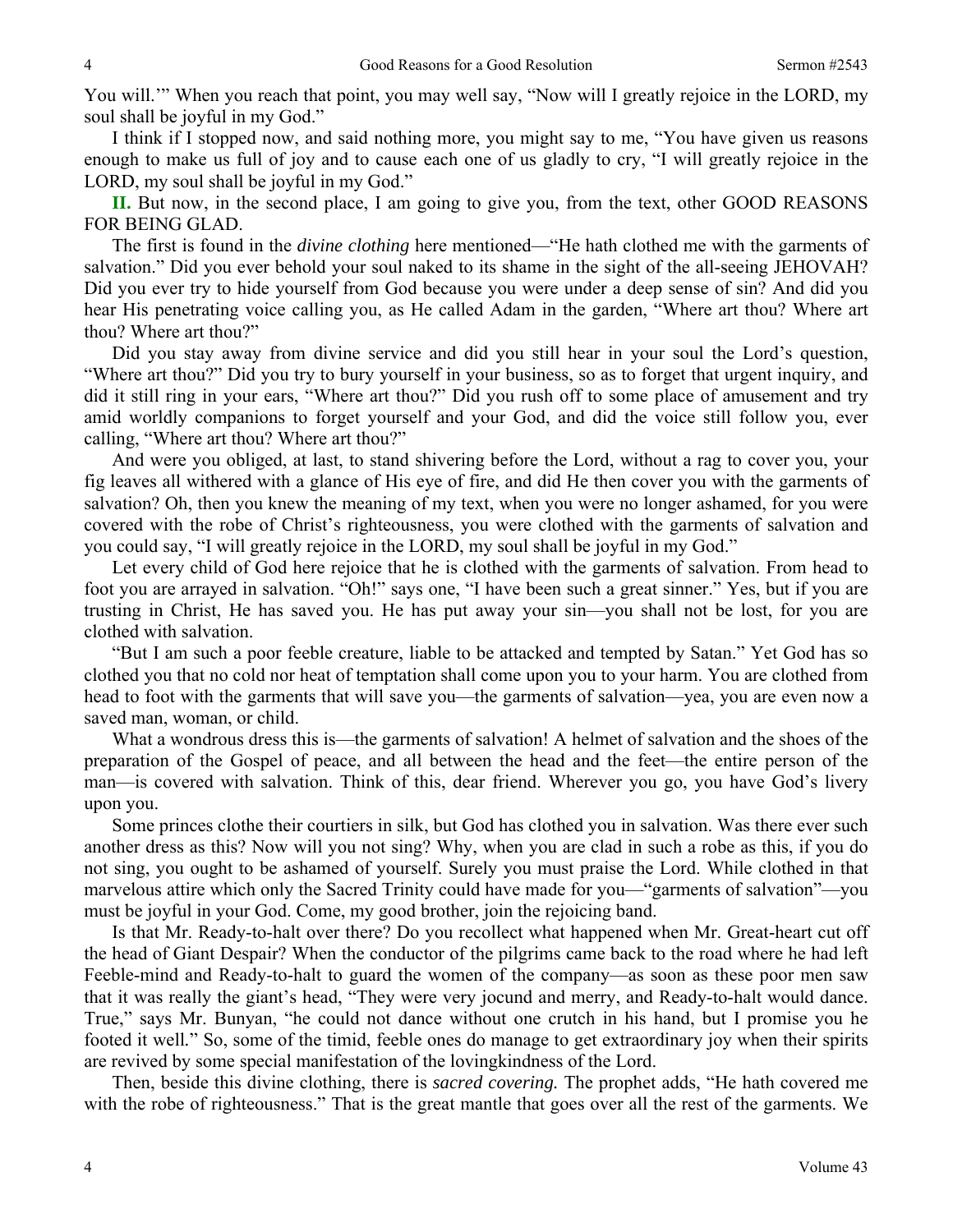are first clothed with the garments of salvation, and then there comes an outer covering to envelop us in the robe of righteousness.

 When God looks on a justified sinner, He sees nothing in Him but righteousness, for He is covered with the robe of righteousness. That word "cover" is one of the sacred words of the Hebrew language, as well as of our own English tongue. It seems to go everywhere, into all languages. The atonement of Christ and the righteousness of Christ make up the great and perfect covering of a sinner. "Blessed is he whose transgression is forgiven, whose sin is covered."

 The mercy seat of old was a great cover or coffer that went over the ark of the covenant. And God has covered up His people in Christ, as we express it in the prayer we sometimes sing,—

# *"Him and then the sinner see, Look through Jesu's wounds on me."*

When God looks at His people, He does not see them first, but He sees His Son. And then He looks through that heavenly medium and sees them in His Son. Then is it indeed true that he has covered them with the robe of righteousness. Wherefore, poor sinful child of God, crying out because of your sin, cease that moaning and groaning for a little while, nay, have done with it altogether, and let your soul be joyful in the Lord.

 One of His names is, "The Lord our righteousness," and Christ, "is made unto us righteousness." We are righteous in the righteousness of Christ which is imputed unto us. In the fifty-third of Isaiah we read, "By his knowledge," that is, "by the knowledge of him, shall my righteous servant justify many, for he shall bear their iniquities."

 I wish I knew how to speak of these glorious truths as I feel them in my own soul, but I cannot find words worthy of the wondrous theme. I have this holy joy in my own heart and it makes my spirit burn with a divine delight. Oh, that I could communicate that delight to others, even without any words. But God the Holy Ghost can make this joy flash from heart to heart, till we all feel as if we could—

## *"Sit and sing ourselves away To everlasting bliss,"*

clothed with the garments of salvation and covered with the robe of righteousness.

 You will have to look in the margin of your Bible to get the next reason for being glad, which is, *hallowed service.* Our text says, "He hath covered me with the robe of righteousness, as a bridegroom decketh himself with ornaments." The marginal reading is, "as a bridegroom decketh himself as a priest."

 Our text must mean that, because in the sixth verse it is written, "ye shall be named the priests of the LORD." So, when God comes to clothe His people, He clothes them with such robes that they are fit to execute their priestly office. I think there is nothing that I detest more than the idea of priest-craft and I hope that you do the same. Who is any poor mortal man that he should interpose himself between a sinner and his Savior? Take care to go straight away to Christ.

 But in the true Scriptural sense, there is a priesthood which belongs to all Christians, and I want you to understand, poor believer, notwithstanding all your infirmities and imperfections, that the Lord has so covered you with the righteousness of Christ that you are clad in a priest's holy vestments. You have all over you the pure white linen, which is the righteousness of saints, and you are wearing that royal miter which permits you to exercise the priesthood, for He "hath made us kings and priests unto God." We are "a chosen generation, a royal priesthood, an holy nation, a peculiar people."

 O child of God, how glad you would be if you could really rejoice in all this! Just think of it—at this moment you are a priest unto God on behalf of the world. The dumb world cannot speak to God, but you are to speak to Him in the place of the whole animate and inanimate creation. You are a priest unto the Most High. The rest of mankind must be ploughmen, and vine-dressers, and tend the flocks, and mind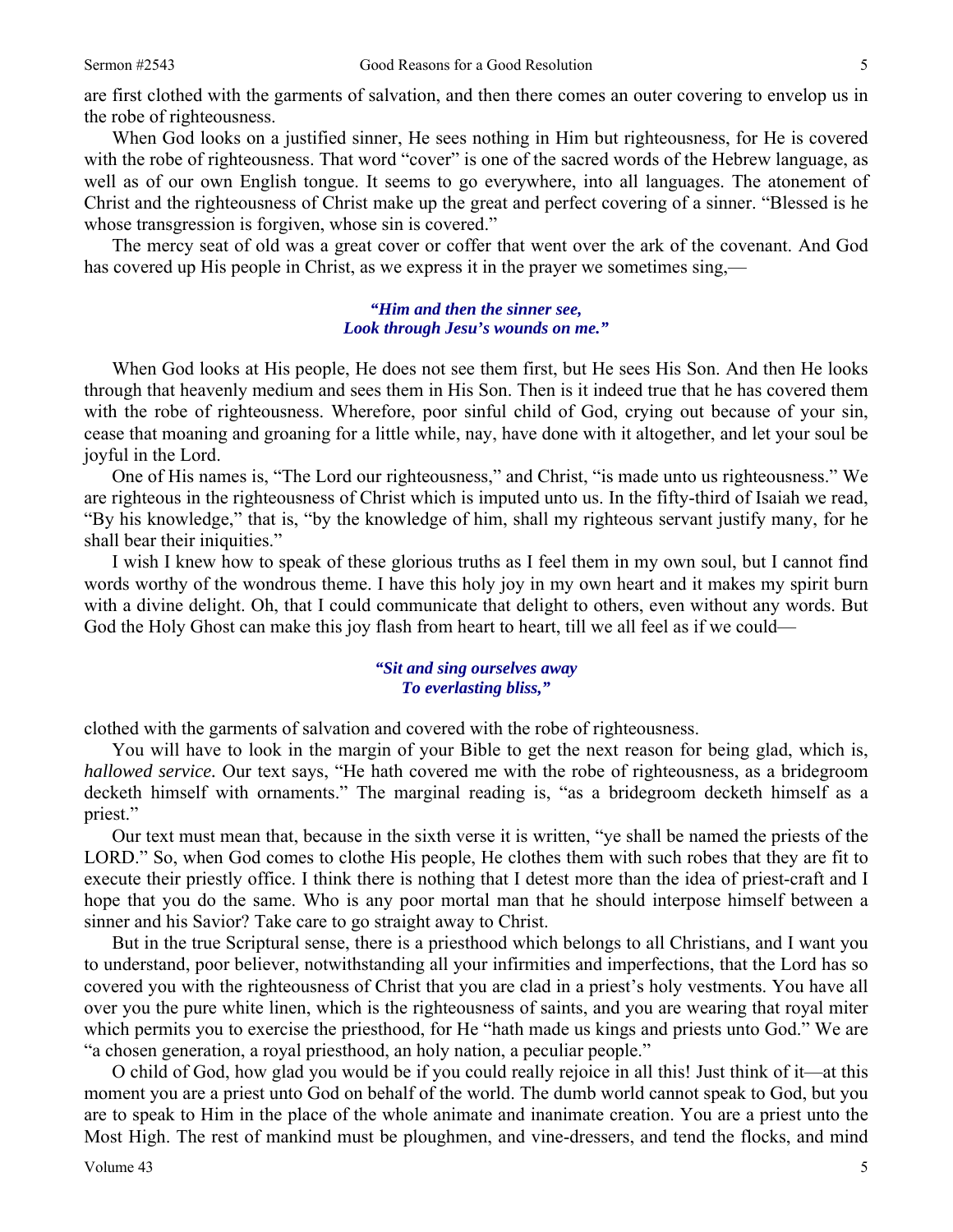earthly things, but you, as a believer, have to do everything in the name of the Lord Jesus and to make everything you have to do into a daily sacrifice unto God.

What a wonderful thing it is that you, who once were only fit to associate with devils—you who were black as hell itself, are now, through faith in Christ—made so clean and are so gloriously arrayed that you may stand before the Lord and swing the censer to and fro, and let the sweet perfume of your praises fill the whole house and ascend acceptably unto God. You may stand here and offer unto God the living sacrifice of your entire being, which shall be holy, acceptable unto God by Jesus Christ, your Savior.

 Will you not be glad that it is so? Made a priest unto God*, can* you be miserable? You *must* not. Do you not remember that the priests were never to mar the corners of their beards? They were not to shave their heads, or to adopt the common customs of men in mourning, because they were God's servants, and they must be glad and rejoice before Him.

 Ordained to such a sacred office as the priesthood, put on your ornaments, yea, put on your beautiful robe that is all of blue. Christ gives to you a garment fringed with holy bells, which cause you, wherever you go, to sound forth the sweet tinklings of holy joy, for He makes even you to be like unto Himself for glory and for beauty, and to stand before the presence of God without fear, accepted in Himself. What a good reason for joy there is in all this!

 Now I must bring you back again to the text, that you may see that there is a joy here which is perhaps the sweetest of all, that is, the joy of *heavenly marriage—*"as a bridegroom decketh himself with ornaments." "A bridegroom!" Then it is true that I, a poor stranger and an alien, am married unto Christ. There is the mention of a bride and a bridegroom, too, and it is all to impress upon us this idea, that every believing soul is joined unto Christ in a true, real, mystical, conjugal union which shall never be broken.

 "*Quis separabit*?" "Who shall separate us from the love of Christ?" JEHOVAH hates putting away, so He will never divorce a soul that is once married to Him. Now are we no longer our own, but we belong to Christ, and our song, the sweetest that can be sung this side of heaven, is,—

## *"I my Best-beloved's am, And He is mine."*

"My beloved is mine, and I am his; he feedeth among the lilies." There is no angel with whom Christ has entered into union as He has with you and with me. "He took not on him the nature of angels." He took not up angels, but He has taken upon Him the nature of the seed of Abraham. He came here as a man, bone of our bone, and flesh of our flesh. The Head of all the redeemed is Christ. His name is named on us, and as surely as Adam is our sire, so surely is Christ the second Adam, our Heavenly Bridegroom. Glory be unto His holy name!

 Oh, that this blessed marriage union were more fully understood by us and that our expectancy bestirred us to wait with sacred impatience till the time when He shall come to take us to Himself to be one with Him, partakers of His throne, and of His crown, and of His glory, forever and forever! Come, my brothers and sisters, have I not given you a grand reason for making as your own this good resolution of the prophet, "I will greatly rejoice in the LORD, my soul shall be joyful in my God"?

 Last of all, to work out the whole text, we have here *attractive adornment—*"as a bridegroom decketh himself with ornaments, and as a bride adorneth herself with her jewels." So that every believer in Christ is a person goodly to look upon—in the esteem of God, he is fair and lovely. "He delighteth not in the strength of the horse: he taketh not pleasure in the legs of a man. The LORD taketh pleasure in them that fear him, in those that hope in his mercy."

 Does it not surprise you that God should ever have seen anything beautiful in you? My heart has often melted when I have read those words of the Heavenly Bridegroom to His spouse, "Turn away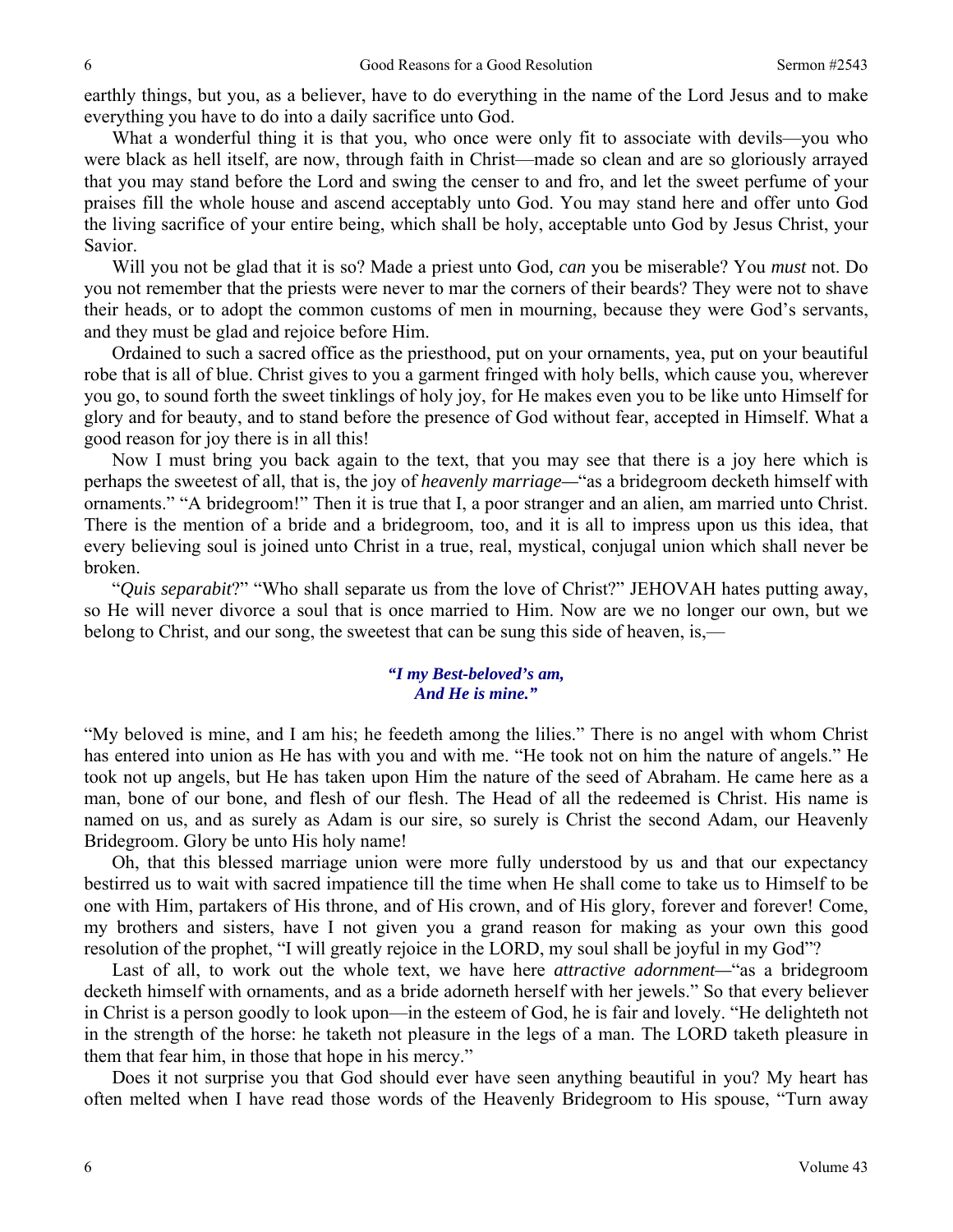thine eyes from me, for they have overcome me." What? My eyes! shall they ever overcome my blessed Bridegroom?

 Yes, and He says to you, believer, "Thou art all fair, my love; there is no spot in thee." So thoroughly has He washed and cleansed you, that He beholds His own image reflected in your eyes and He takes infinite delight in what He has made you by His grace. "He will rejoice over thee with joy; he will rest in his love, he will joy over thee with singing."

 I want you, each one, to drink in this blessed truth, if you can. Not only that you are not the object of hatred to God, but that you are the object of His intense delight. Not only that you never cause anger to spring up in His bosom, for His anger is turned away from you, but that you even raise in His heart emotions of divine affection. You are thus able to hold the King in His inner chamber of communion and to say to Him, "I will not let thee go."

 O beloved, if you did but realize where you once were and where you now are—and where you shall be forever and ever—you would be ready to leap for joy. Come, then, will you not be glad in your Lord? What! Is some little petty trial to rob God of His glory? I have said to myself, sometimes, when I have been sore sick and have become fearfully depressed through pain, "If I get over this illness, I will give God a sevenfold portion of thankful service and praise."

 I have tried to pay up my arrears when I recovered. I have thought, "I am afraid, while I was full of pain, I was very dull, and stupid, and despondent, and almost despairing. Now that I have got rid of all that, I will let my dear Lord see whether I cannot make up a little for lost time."

 I want you, dear friends, to do so from this very hour. Go home, and sit down, and bless the Lord. Sometimes, even singing is not good enough to present to our God, and music cannot convey all we want to say. Then let—

#### *"Expressive silence muse His praise."*

 Sit still and mediate on all the Lord's goodness to you and so keep out all sadness while you bless His holy name. I like sometimes to be like those beautiful lilies that send up a long straight stem and then throw out a lovely flower in which white and gold are charmingly blended, just as if they would give God all they could. They cannot say a word, but they stand quite still and they seem to bless the Lord by standing still and looking so beautiful.

 I like to sit down and feel as if He had made me to consider the lilies, and so to consider them that I would do just the same as they do—just show myself to Him—as much as to say, "See, my Lord, what You have done for me? I was a poor, lost, all-but-condemned wretch, yet You have made me a prince of the blood royal. You have lifted me from the dunghill and set me among Your saints. Glory, glory, glory, glory be unto Your dear name forever and ever!"

While I have been talking about this choice theme, I have been grieving over the many who know not by personal experience what it is to have this great change wrought within them. Dear friends, let me tell you, once for all, that you cannot make yourselves fit for heaven, you cannot clothe yourselves with the garments of salvation. You cannot renew your own nature.

 Somebody says, "But sir, you discourage people by telling them that they cannot change themselves." That is the very thing I want to do. "Oh, but I want to set a man working!" says one. Do you? I want to set him not working, that is to say, I want him to have done with any idea that salvation is of himself. I want him to drop that thought altogether, and just to feel that, if his salvation is to come out of himself, he has to get everything out of nothing, and that is not only difficult, but impossible. He has to get life out of his own death, to get cleanness out of the filthy ditch of his own nature, out of which it can never come.

 Discouragement of this sort is the very thing I always aim at in my preaching. I am afraid that there are many people who are made to believe that they are saved when they are not. My belief is that God never healed a man till he was wounded and that he never made a man alive till he was dead. It is God's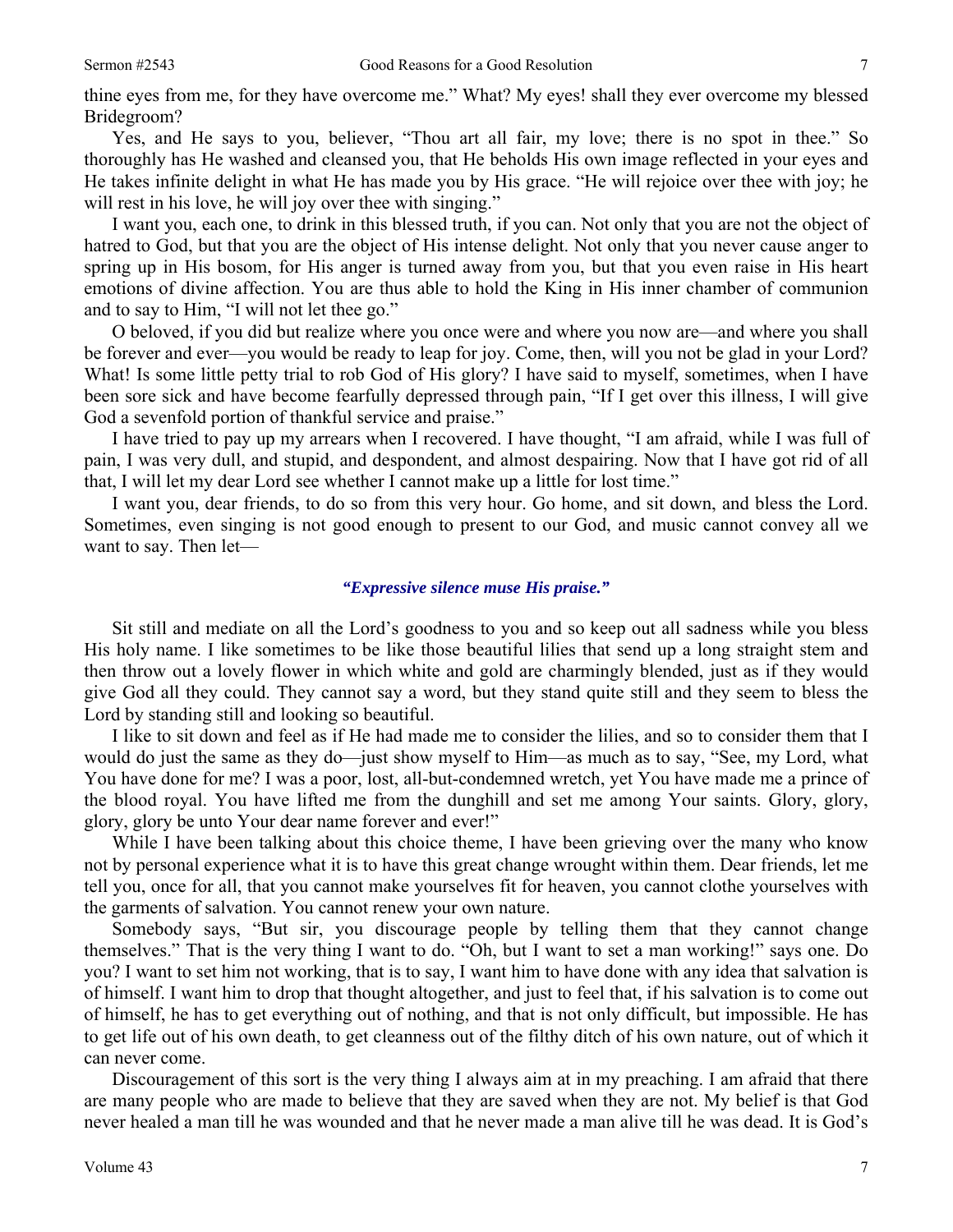way first to drag us down and make us feel that we are nothing, and can do nothing, and that we are shut up to be saved by grace—that Christ must save us from beginning to end, or else we can never be saved at all.

 Oh, if I could but bring all my hearers not only into a state of discouragement, but into a condition of despair about themselves, then I should know that they were on the road to a simple faith in the Lord Jesus Christ! Our extremity is God's opportunity. Oh, how I long to get you all to that extremity!

> *"Tis perfect poverty alone, That sets the soul at large; While we can call one mite our own, We have no full discharge."*

It is absolute helplessness and death that lays the sinner where Christ can deal with him. When he is nothing, Christ shall be everything. Have you never heard of the man who saw a person drowning and plunged into the river after him and swam to him? The poor fellow tried to clutch his rescuer, but the swimmer knew that—if he let the man get hold of him, he could not bring him ashore, so he kept swimming round him. The man went down and still his rescuer swam around him, but did not touch him. He went down again because the swimmer could see that he was still too strong, and when he was just going down the third time, then the wise rescuer laid hold of him, for he was helpless, and so could not impede his deliverer.

 That is what you have to be, dear friends. When you cannot do anything, then you cannot any longer hinder Christ. But as long as you can do a hand's turn, you will hamper my dear Lord and Master. Your business is just to yield yourself right up into His hands to be saved by Him alone.

 "Are there to be no good works?" asks someone. Oh, yes! plenty of them, as soon as ever Christ has saved you. The first thing the man does when he has quitted his own works and given himself up entirely to Christ, is to cry, "Lord, what wilt thou have me do? You have saved me. Now I will do all I can, not for my self-salvation, but to glorify You and show men what Your grace has done, and so express in some poor feeble way the gratitude I feel for the free salvation which Your grace has given me."

 Some of you will have to go down once or twice more before the Lord Jesus Christ will give you eternal salvation. You are too good yet, you are too big yet, you are too strong yet—you have such a very respectable character yet that you are not content to come in at Christ's back door, where He receives none but poor, guilty sinners.

 You are not quite naked yet—brother, there is a rag or two of your own righteousness about you. You will have to be stripped and then you shall put on the robe of Christ's righteousness. You have only a bone or two broken and you can crawl about a little—you have yet to be ground to powder yet. When you become just nothing—when you have no good feelings, no good desires, or anything you can bring to Christ—when you come to Christ, not *with* a broken heart, but *for* a broken heart, then He will receive you, then you will be the kind of man that Christ came to save.

Oh, that He would bring you to that point very speedily, for His dear name's sake! Amen.

#### **EXPOSITION BY C. H. SPURGEON**

## *ISAIAH 61*

#### **Verse 1.** *The Spirit of the Lord GOD is upon me;*

These are the words of the Lord Jesus Christ. The prophet, looking forward to the time of His coming into the world, put them into His mouth, and in due time, our Savior read them and applied them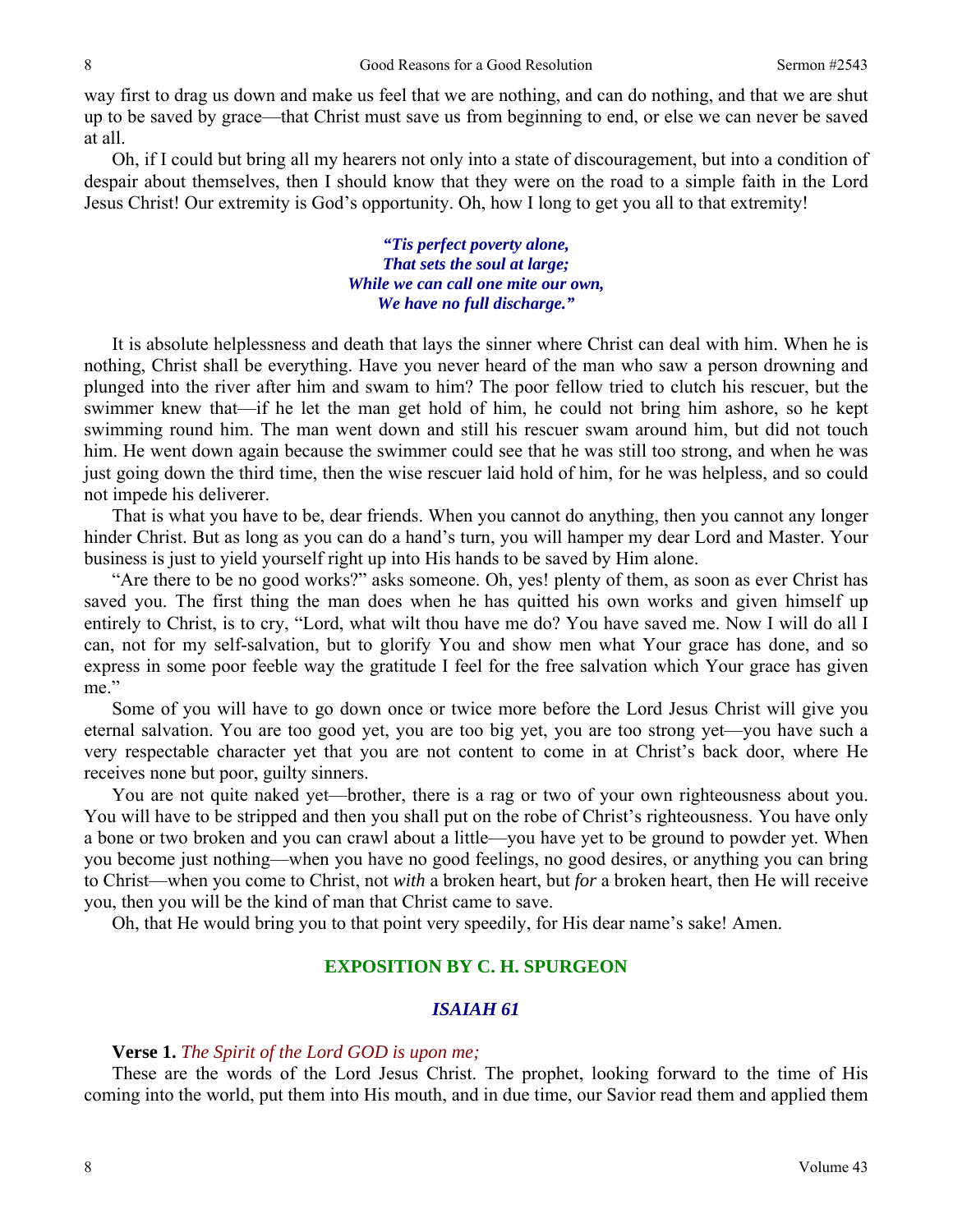to Himself in the synagogue at Nazareth as He said, "This day is this scripture fulfilled in your ears." "The Spirit of the Lord GOD is upon me;"

**1***. Because the LORD hath anointed me to preach good tidings unto the meek; he hath sent me to bind up the brokenhearted,* 

God has sent Christ to bind up the broken-hearted. Then, will He not do it? Will He refuse, my broken-hearted brother or sister, to bind *you* up? O deeply-troubled, tempest-tossed spirit, will the Anointed One reject you and refuse to fulfill His office upon you? Never, it is both His name and His office to save, for He is called Jesus, the Savior. O broken-hearted one, look to Him. Hear Him say, at this moment, "JEHOVAH has sent me to bind up the broken-hearted,"

## **1***. To proclaim liberty to the captives,*

Where are you, poor, wretched bond-slaves of sin, fettered with the iron chains of despair? Christ proclaims liberty even to *you*. Trust Him and you shall be—

> *"Freed from sin, and walk at large, Your Savior's blood your full discharge."*

"JEHOVAH hath sent me to proclaim liberty to the captives,"

**1***. And the opening of the prison to them that are bound;* 

There is a general discharge of prisoners. The time has come for it. Christ died to make it possible— He lives to perfect the emancipation of all for whom He died. He comes, by His Spirit, to give you the experience of it—"the opening of the prison to them that are bound."

**2.** *To proclaim the acceptable year of the LORD, and the day of vengeance of our God; to comfort all that mourn;* 

Oh, what precious words are these! Christ comes, commissioned of the Father, "to comfort all that mourn."

**3***. To appoint unto them that mourn in Zion, to give unto them beauty for ashes, the oil of joy for mourning, the garment of praise for the spirit of heaviness; that they might be called trees of righteousness, the planting of the LORD, that he might be glorified.* 

This message is spoken to all the Lord's people, but it has a special reference to the Jews, God's ancient people. Happy times are coming for them in the years that yet lie in the future, when they accept the Messiah whom they have so long rejected.

**4***. And they shall build the old wastes, they shall raise up the former desolations, and they shall repair the waste cities, the desolations of many generations.* 

In the days to come, Judea shall again be inhabited and the ruined cities shall be built up once more. God will bring back His ancient people, converting them to the true faith and clothing them with glory. As for ourselves, this verse is true in another sense. If we believe in Jesus, that part of us which has been given up to waste shall yet be turned to usefulness and to God's praise.

**5-6.** *And strangers shall stand and feed your flocks, and the sons of the alien shall be your plowmen and your vinedressers. But ye shall be named the Priests of the LORD:* 

This was true of God's ancient people, but it is true of us also. Let us cast away our earthly cares let our only care be to serve our God—for then, strangers shall stand and feed our flocks, and the sons of the alien shall be our ploughmen and our vinedressers, but we, "shall be named the Priests of the LORD."

**6.** *Men shall call you the Ministers of our God: you shall eat the riches of the Gentiles, and in their glory shall ye boast yourselves.* 

God's chosen people are His children. All the rest of mankind are only His servants, and the servants must wait upon the children whether they like it or not. Even of the angels in heaven it is written, "Are they not all ministering spirits, sent forth to minister for them who shall be heirs of salvation?" All things are the servants of the man who is the servant of God. He who is consecrated to God shall find all